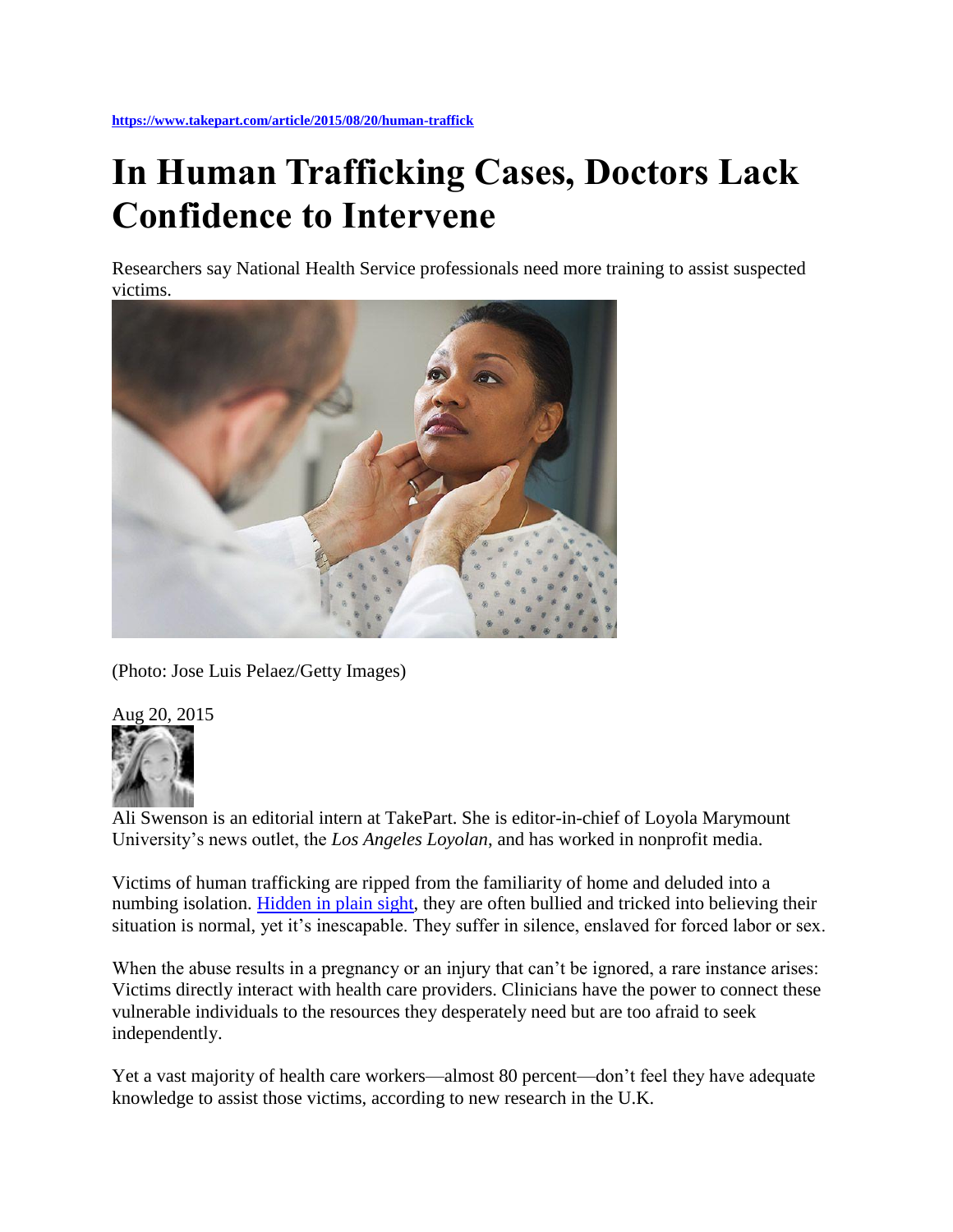The [study,](http://bmjopen.bmj.com/lookup/doi/10.1136/bmjopen-2015-008662) published in *BMJ* on Thursday, reveals the findings of almost 900 interviews with professionals in the National Health Service, the U.K.'s nationalized health care system.

While 13 percent of respondents—about one in eight—reported having encountered a victim of trafficking in their practice, most said they had insufficient training to identify, help, and make referrals for victims.

"People scored highly on questions about the definition of trafficking, and they seemed to be comfortable about what trafficking was," said author Siân Oram, a doctor and lecturer at King's College of London. "Where they lacked confidence was what they should do if they suspected it."

More than 78 percent of hospital-based professionals surveyed said they didn't have enough training to help trafficked individuals.

Human trafficking is a global problem, and it's believed an estimated [21 million victims](http://www.ilo.org/global/topics/forced-labour/lang--en/index.htm) are being exploited in every country, according to the International Labour Organization.

American pediatrician Kanani Titchen knows all too well what it's like to see signs of trafficking but not feel confident enough to assist the victim. She's still haunted by a time when she recognized a new mother as a potential victim but did not act. The woman was manicured and made up but smelled as if she hadn't bathed in days. She was accompanied by a man.

"Something felt very off to me…. I wanted to find a way to talk privately with the patient, but I felt intimidated too," she said. "I told one of the nurses that the whole situation made me uncomfortable, and she agreed, and she told me that social work had already been called. I had two other deliveries to go to, an NICU full of babies awaiting me, and paperwork to do. So I left."

That experience inspired Titchen to found Physicians Against the Trafficking of Humans, a website that gives doctors screening questions and resources for suspected human trafficking victims.

"Whether we see these patients in the [operating room], the E.R., or the clinic, if we fail to notice the signs of trafficking, demonstrate empathy, ask pertinent questions, and schedule close follow-up, we fail these patients," Titchen said.

While some training packages that teach National Health Service professionals these skills are available—there's one prominent [e-learning module](http://www.e-lfh.org.uk/programmes/modern-slavery/) through the U.K. Department of Health they aren't widely used, according to Oram.

This is a concern, because clinicians have a unique chance to intervene in instances of human trafficking—and the National Health Service is one of the largest employers of health care workers in the world.